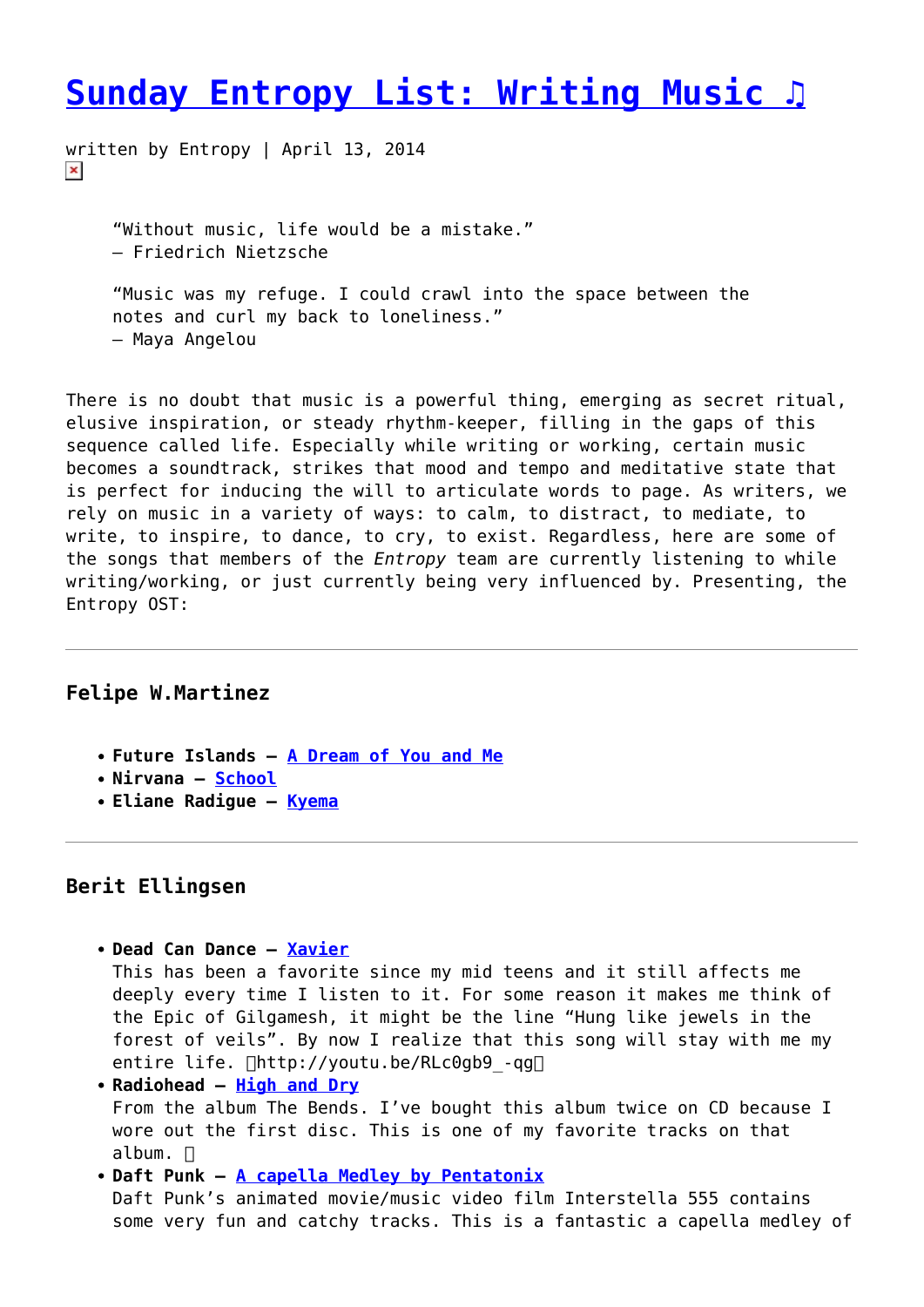### **Keith McCleary**

- **Fever Ray [If I Had a Heart](https://www.youtube.com/watch?v=EBAzlNJonO8)** (being real, this is 90% the only song I write to, for hours/days/weeks on repeat)
- **iamamiwhoami [Fountain](https://www.youtube.com/watch?v=bRazgMj_cfE)** For a little while this winter, I cheated on Fever Ray with this song.
- **Dave Shaffer [ET \(Katy Perry cover\)](https://www.youtube.com/watch?v=NTw9dBlHSgM)** In which a screamo cover of a pop song makes me write, like, a lot, like, really fast, when I don't want to write at all.

#### **Byron Campbell**

- **Kleenex Girl Wonder – [For the Emotional Disease](https://www.youtube.com/watch?v=H4r3DPLlu4E)** I have been listening to the album this is from (*Secret Thinking*) constantly lately, for whatever reason. Nobody knows why I do the things I do, man!
- **Carpenter Brut – [Le Perv](https://www.youtube.com/watch?v=7fDvxlK2FMc)** I just love this video. I had a dream where I was trying to find it Myspace to impress an ex-girlfriend.
- **Nobuo Uematsu – [Crossing Those Hills](https://www.youtube.com/watch?v=3UtoYJ8Lk5A)** (Final Fantasy IX world map theme) Do not ask me why. This has been playing in my head during quiet moments for months now.

## **Kari Larsen**

- **Marie LaForet – [Le Moisson](https://www.youtube.com/watch?v=X9ypZbAfeo4‬)**
- **Fiona Apple – [Every Single Night](https://www.youtube.com/watch?v=bIlLq4BqGdg&feature=kp‬)**
- **Arvo Part with Else Torp and Christoher Bowers [My Heart's in the](‪https://www.youtube.com/watch?v=acnH6M1Ee8k‬) [Highlands](‪https://www.youtube.com/watch?v=acnH6M1Ee8k‬)**

#### **Quincy Rhoads**

*I prefer to write in silence, but here are a few songs I like to listen to while I edit:*

#### **Deafheaven- [Dreamhouse](http://youtu.be/RWyVhIBmdGw)**

This song is so loud that the guitars and vocals easily transition into white noise, but when I stop and listen closely there are some really beautiful and singular moments in this song, too.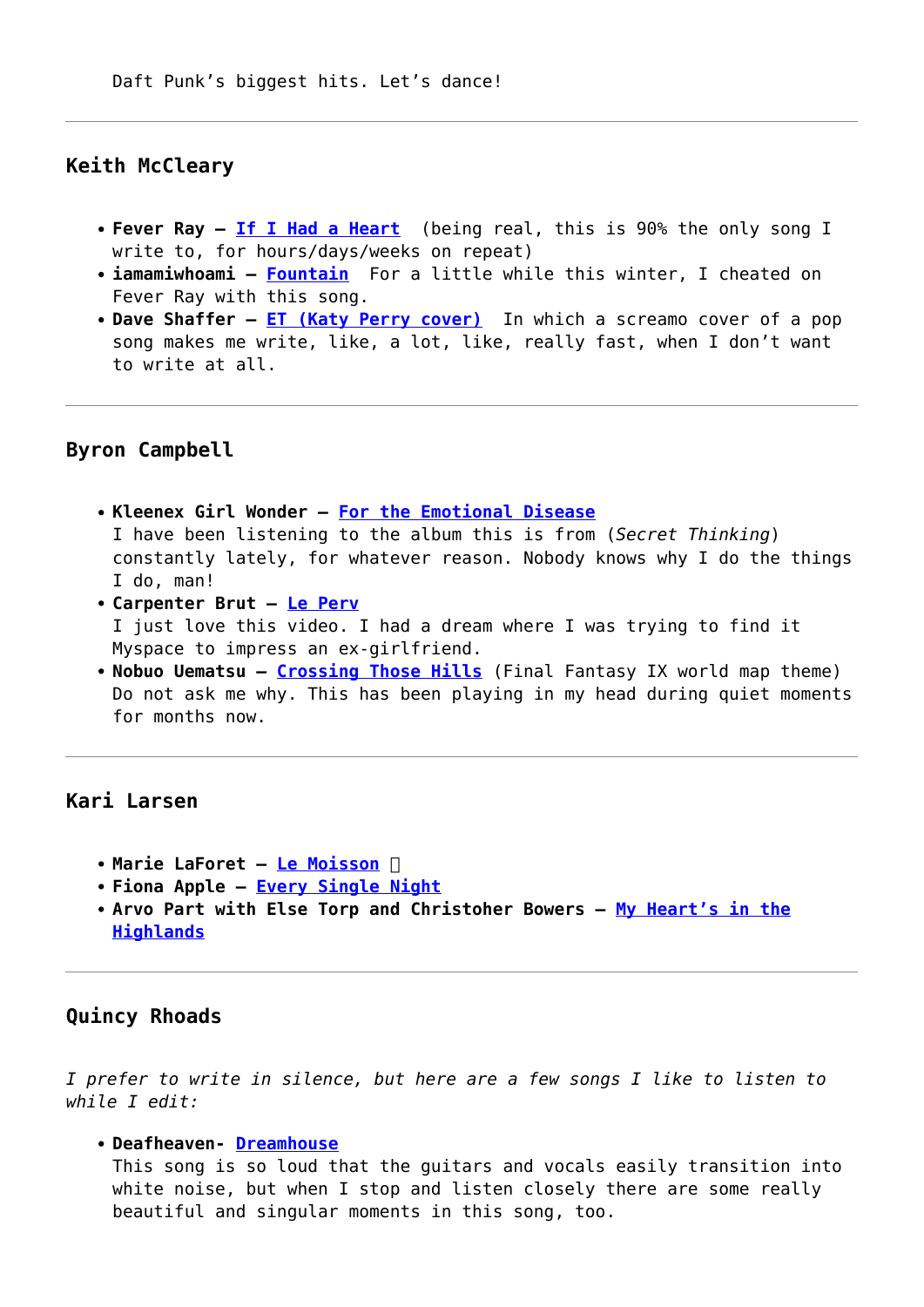Fun fact: if you walk by my office during office hours 3/5 times you can hear me playing Sunbather on my cell phone speakers.

**Chvrches – [Gun](http://youtu.be/ktoaj1IpTbw)**

I find the repetitiveness of synthpop easy to write to. It makes me happy, even when the lyrics are dour, and energizes me. There's also a line in this song that says "I am going to break you down to tiny, tiny parts … / I'm learning your lessson / I'm learning your lesson." I know the songs about a breakup, but that part makes me think of my mindset when I'm reviewing a novel or prepping my Intro. to lit. lectures. Yeah, I'm a nerd like that.

#### **Idina Menzel, Frozen S/T- [Let it Go](http://youtu.be/moSFlvxnbgk)**

I've recently taken this up as my theme song. Whether it's feelings about my own childhood, anxieties with my writing and professional life, or worries about my personal life, if I can gain the power to move on, the ice palaces that I craft while being free of doubt will dazzle. Queen Elsa sings, "It's funny how some distance makes everything seem small. / The fears that once controlled me can't get to me at all." Indeed.

## **Gabriela Torres Olivares**

- **Miguel Bosé – [Amante bandido](https://www.youtube.com/watch?v=HwQM8XM5GKQ)**
- **Joy Division [She's Lost Control](httphttps://www.youtube.com/watch?v=zsHoOIHDutE)**
- **The Breeders [The She](https://www.youtube.com/watch?v=0HqPGggh7RU)**

# **Michael Seidlinger**

- **Caspian [Malacoda](https://www.youtube.com/watch?v=TND0nsYKLEU)** :  $\Box$ https://www.youtube.com/watch?v=TND0nsYKLEU $\Box$
- $\cdot$  **IO**  $-$  **[Twins](https://www.youtube.com/watch?v=DEsoXjLgibA‬)**
- **This Will Destroy You** *[Tunnel Blanket](https://www.youtube.com/watch?v=KStWfDdOYlM)* (Album)

## **Leif Haven**

*The three works I probably listen to the most while working.*

```
Liturgy – Aesthethica
```
- **William Basinski** *[The Disintegration Loops I-IV](https://www.youtube.com/watch?v=qYOr8TlnqsY&list=PLGRu5MVQ_5I9zeyQHT4_pbY0wJ1g0QW4a)*
- **Philip Glass** *[Metamorphosis](https://www.youtube.com/watch?v=4qAAPRbRSc0)*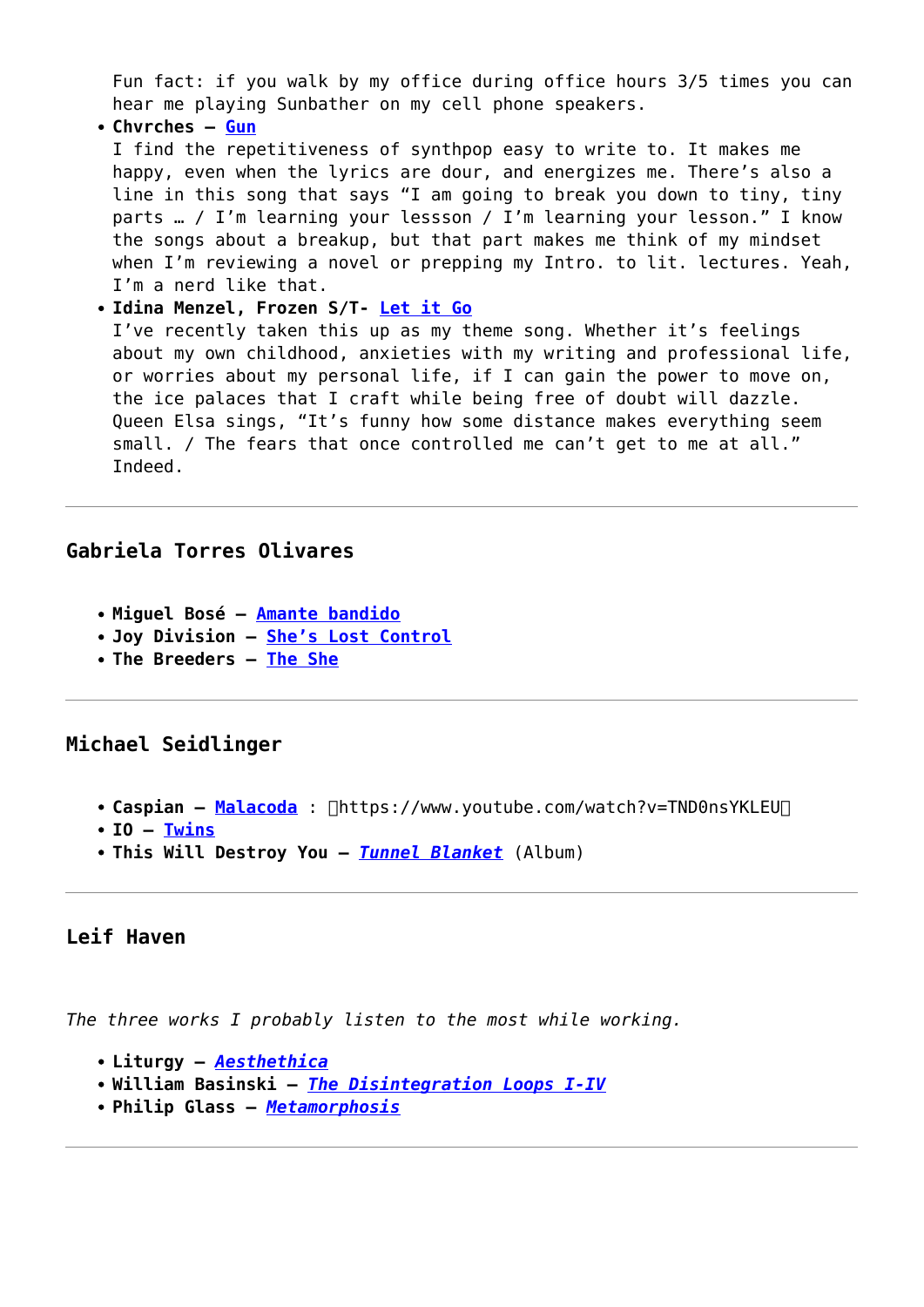# **Janice Lee**

- **Elliot Smith [Say Yes](https://www.youtube.com/watch?v=LcnHjjLdNXQ)**
- **Bohren & Der Club of Gore [Midnight Black Earth](https://www.youtube.com/watch?v=RErmfXDMbvo)** (Thanks to Jared Woodland for turning me on to this)
- **NIN – [Right Where it Belongs](https://www.youtube.com/watch?v=1jAyfGzSaz0)**

## **Kyle Muntz**

- **Vallendusk [Black Clouds Gathering](https://pestproductions.bandcamp.com/album/black-clouds-gathering)** (Indonesia) I've been working to this album off and on for something like two months. It's intense and full of feeling, but somehow still subdued. Black metal, but with elements of post-rock, folk, and tons of melody. *Ulver – [Bergtatt](https://www.youtube.com/watch?v=M3Ubctz2ywA)* (Norway)
- Extremely subdued and atmospheric, but with a sort of cold wintery feel to it, and a heavier folk sound this time. This album is sort of a black metal classic except I just found it, haha.

```
Kayo-Dot – Hubuardo (America)
A very avant-garde band that I've followed for years. Their newest album
is huge—expansive, strange, atmospheric, and rich enough that I still
work to it though it came out quite a while ago.
```
# **Cole Cohen**

- **Diamanda Galás – [I'm Gonna Live The Life](https://www.youtube.com/watch?v=M1vHlTDoR9s)**
- **Andrew Jackson Jihad [Brave As A Noun](https://www.youtube.com/watch?v=N9vzxzjsv6g)**
- The Mountain Goats **[Dilaudid](https://www.youtube.com/watch?v=6Dhyw30g__Q&feature=kp%E2%80%AC)** (This is my book's theme song)

#### **Joe Milazzo**

*This listening is specific to work on a manuscript that is trying to make claims on my attention but is only occasionally succeeding in its attempts to reveal its urgencies to me.*

- **Ed Askew – [May Blossoms Be Praised](http://www.youtube.com/watch?v=vMTUI9o_imI‬)**
- **Aphrodite's Child [All The Seats Were Occupied](https://www.youtube.com/watch?v=dZfcxVxU5f0)**
- **Morton Feldman – [Coptic Light](http://www.youtube.com/watch?v=PgS37X4P2hM‬)**

**Joseph Michael Owens**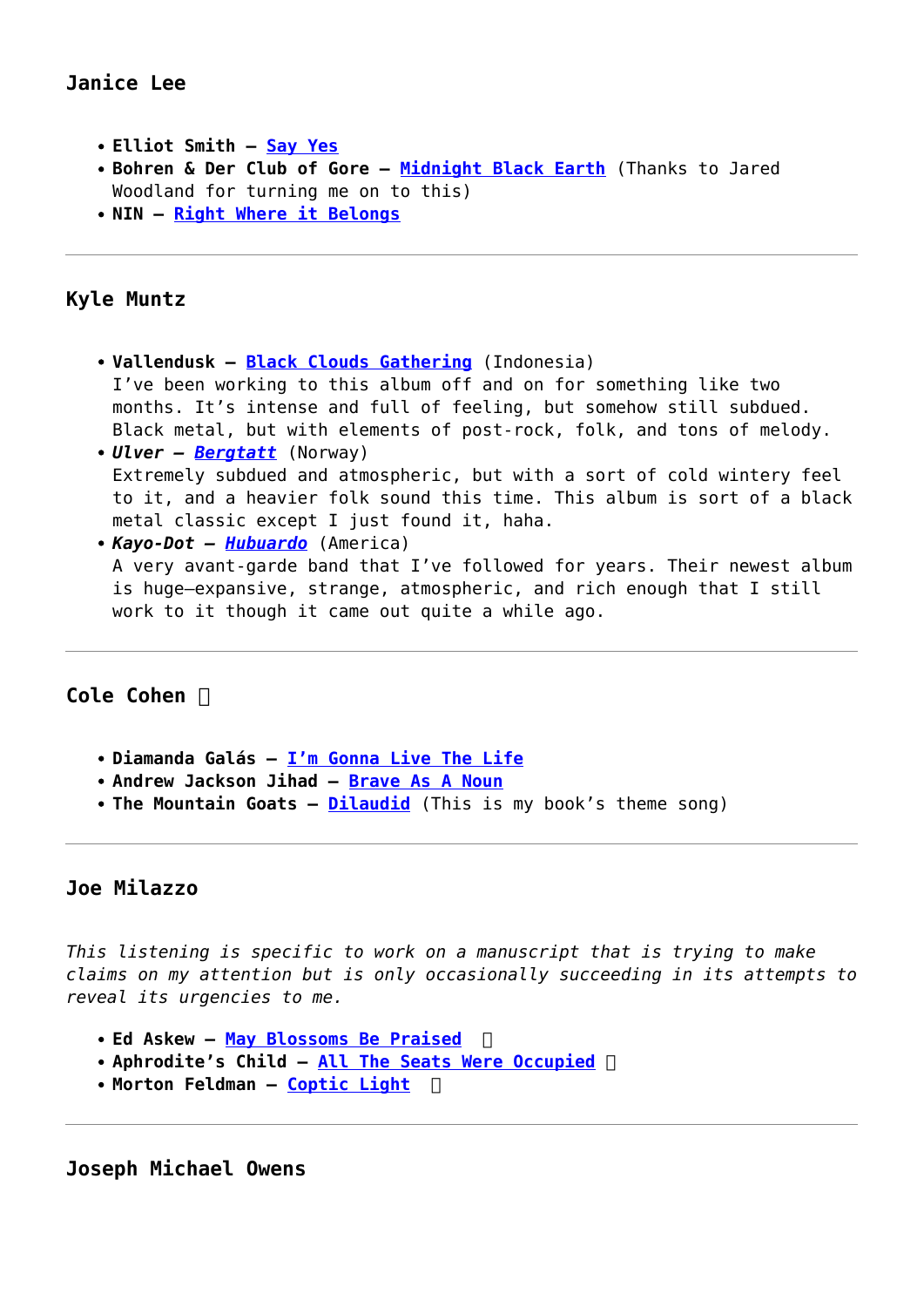*Almost all the music playing in the background while I write is of the instrumental variety, often soundtracks. Words mess me up, or rather, they mess up the words I'm trying to set down on the page. Almost all the music playing in the background while I write also happens to be electronic. I've been making electronic music since the late 90s, so i think a lot of the mojo comes from it being another creative process; creativity aiding creation, if you will.*

*Consequently, this was a particularly difficult elimination process, especially only being allowed three main picks. Many of my honorable mentions get rotation, depending on my mood.*

- **Nine Inch Nails' [Ghosts I-IV](https://www.youtube.com/watch?v=JA5rc4M-YrA)**: This i one of my favorite albums to listen to, writing or otherwise. It runs the gamut of intensity from barely above a whisper to . . . pretty much what you'd expect from a NIN's album. This pick came down to Ghosts and another Trent Reznor (and Atticus Ross) project, The Social Network OST. Ghosts gets the nod in the end though. https://www.youtube.com/watch?v=JA5rc4M-YrA
- **UNKLE's [War Stories](https://www.youtube.com/watch?v=D-0aAxaQ2wo&feature=kp)**: This was another close call. I'll probably go back and forth with this pick endlessly, but War Stories edges out DJ Shadow's Endtroducing (though I can't recommend the latter enough!). Trip Hop was super hot in the late 90s and early 00s, but faded a little as electronic music's popularity shifted toward dubstep-flavored EDM. That being said, it never lost it's appeal to me. Breakbeats, samples, and synths just go together. UNKLE morphed their sound into something that sounds like an OST for your life. Ultimately, I wouldn't blame you if you wanted to swap in some Massive Attack or Portishead.
- Picking this third spot feels harder than a parent choosing a favorite child. The Fight Club OST is incredibly tempting; I do love the Dust Brothers after all! Daft Punk's Tron OST is another great one for getting some writing done. Ultimately, I think the nod has to go to **BT's [This Binary Universe](https://www.youtube.com/watch?v=NDGwlEJTjc4)**. There is so much complexity in all the tracks that it basically stunned me the first time I listened to it. I challenge you to listen to "The Antikythera Mechanism" and not be impressed. (Wait until it gets really epic!) It's an album BT recorded in 5.1 surround sound too, so if you've got the home theater setup, that's the way to listen to this album!

#### **Megan Milks**

**Swans –** *[The Seer](http://www.youtube.com/watch?v=tyX7vc0k5_k)* (I've been listening to Swans a lot while writing, no particular song but I'll drop The Seer for example)

*I have a hard time listening to melodic music while working — when I'm off the grind, I'm getting a lot of joy/energy from these two albums:*

- **Against Me!** *Transgender Dysphoria Blues* (repped by **[Black Me Out](https://www.youtube.com/watch?v=Ep7493LueOw&feature=kp)**)
- **Solange** *True* (repped by **[Losing You](https://www.youtube.com/watch?v=Hy9W_mrY_Vk)**)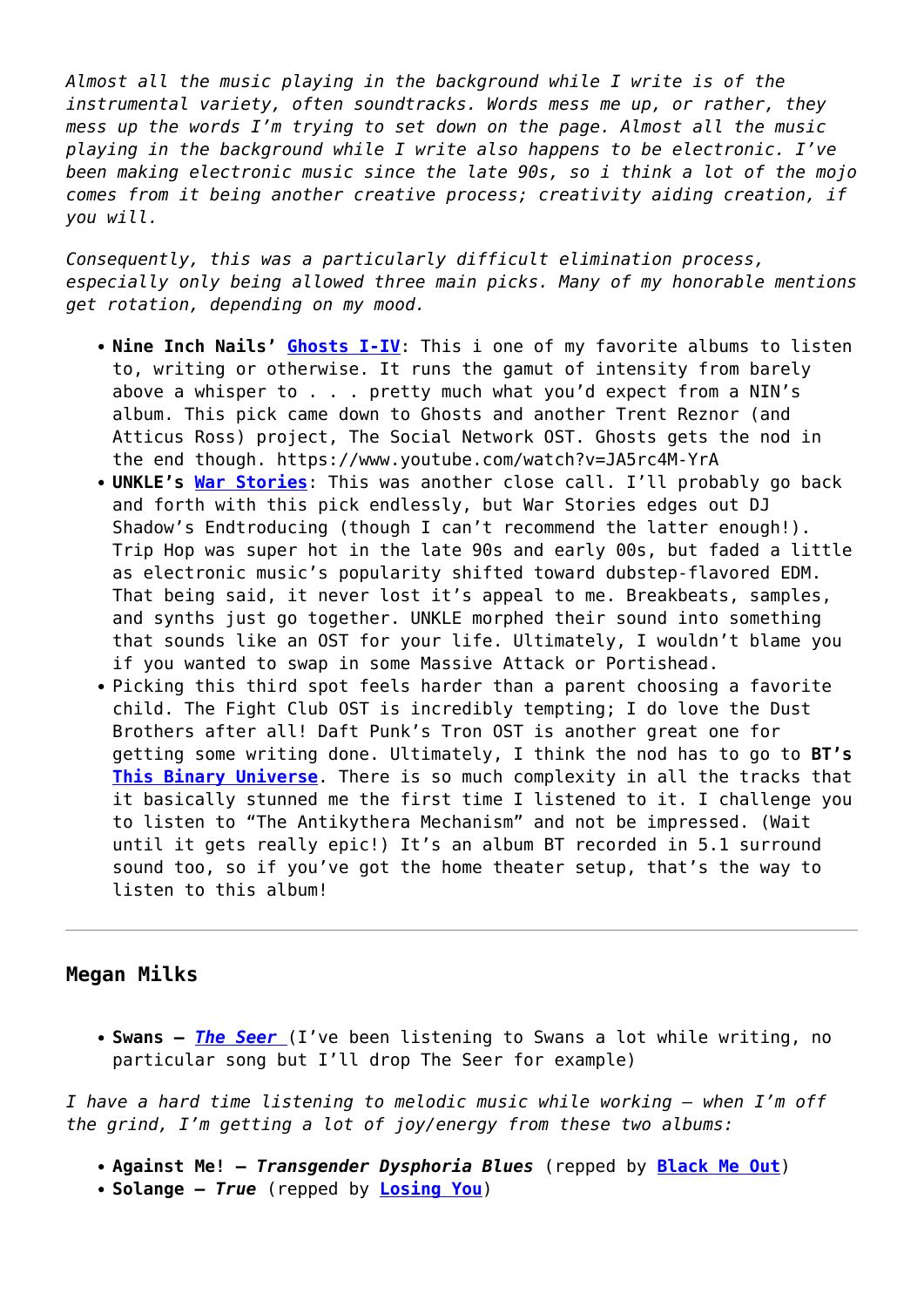#### **Robert Vaughan**

*I mostly listen to movie soundtracks or classical (songs without words) today's list includes:*

- *The Social Network* **OST** (especially **[Hand Covers Bruise](http://www.youtube.com/watch?v=9SBNCYkSceU)**[\)](http://www.youtube.com/watch?v=9SBNCYkSceU)
- **Olafur Arnalds – [1440](https://www.youtube.com/watch?v=DSbS_QeoZuo)**
- **Jonsi – [Boy 1994](https://www.youtube.com/watch?v=-h5gAjNSves‬)**

#### **Laura Vena**

- **Nine Inch Nails [The Perfect Drug](https://vimeo.com/3612941)** #1 is a case in which the video does not enhance the song. Way too HP in The Goblet of Fire. Silly, even. I thought it was Snape in the thumbnail! DON'T RUIN THE SONG BY WATCHING THE VIDEO!
- **Tool [Ticks & Leeches](https://www.youtube.com/watch?v=2NJbRF4CgAA)** I almost put "Stinkfist," but this guy won out cuz I like to hear people screaming when I write.
- **Tom Waits [Trouble's Braids](https://vimeo.com/21792982)** Cuz, no list of music is complete without him, and I really don't write to music that is even remotely unfamiliar, but instead stuff that I know all the folds and crevices of...

## **Bud Smith**

*I have a goofy record player next to my desk that I lean over and flip records when I write.*

*Here's the three songs I mostly listen to:*

- **Moonface** *Dreamland EP***: [Marimba And Shit-Drums](http://m.youtube.com/watch?v=vxnr2KyLAbw)**
- **Harry Nilsson – [The Moonbeam Song](http://m.youtube.com/watch?v=4AkFDAt99ps‬)**
- **Black Moth Super Rainbow [Like A Sundae](http://www.youtube.com/watch?v=FkZQ_O0sml4&app=desktop)**

#### **Peter Tieryas Liu**

*Right now, because I'm writing a darker piece, I'm listening to three darker soundtracks.*

- *[Fight Club](http://www.youtube.com/playlist?list=PL9CAC2FEA2CC0658D)* **[OST](http://www.youtube.com/playlist?list=PL9CAC2FEA2CC0658D)**
- *[Blade Runner](http://www.youtube.com/watch?v=BbtcUL6Asms&list=PL893B18C575A21085)* **[OST](http://www.youtube.com/watch?v=BbtcUL6Asms&list=PL893B18C575A21085)**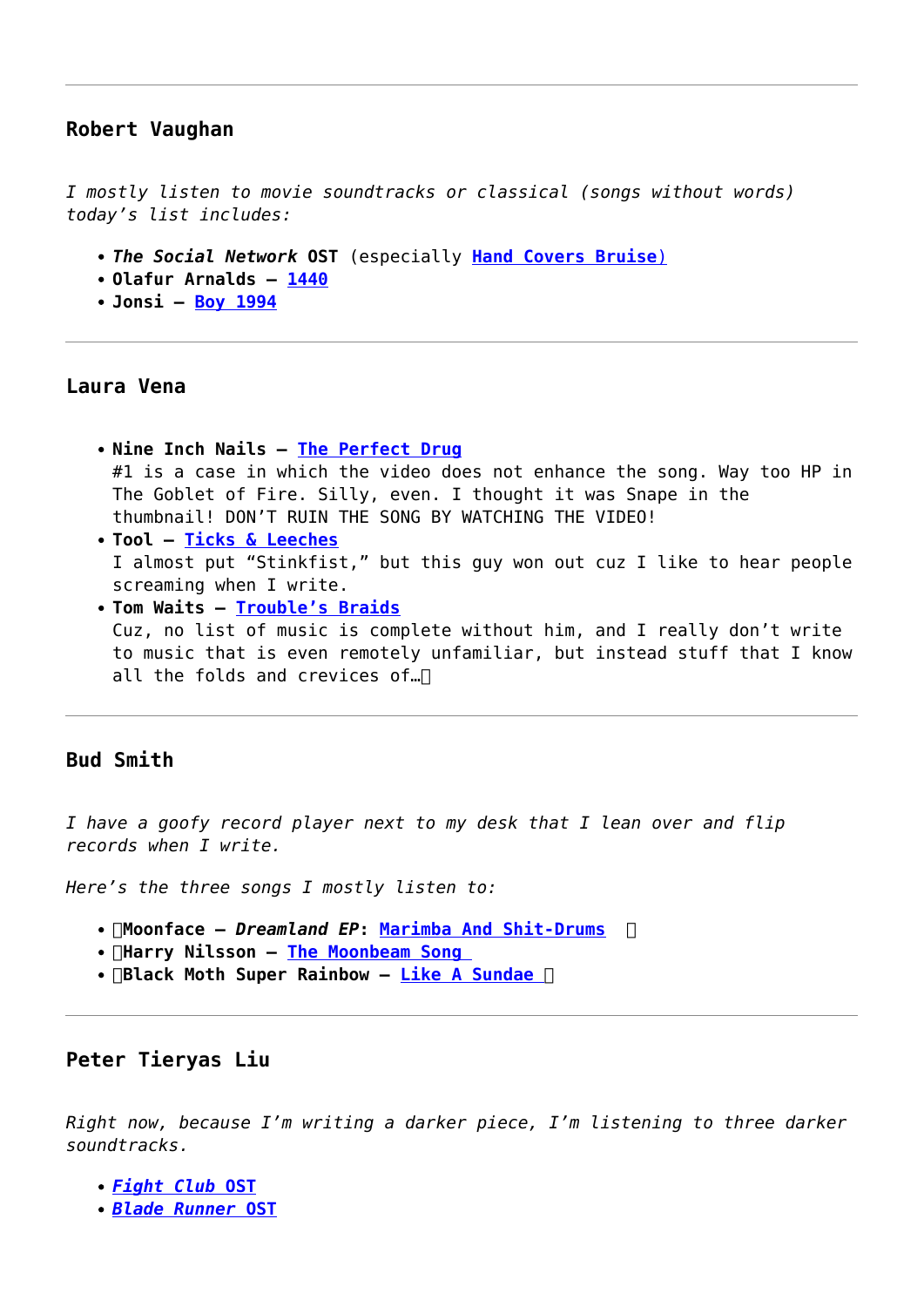*[Patlabor 2](http://www.youtube.com/watch?v=FEK6l02Rl5U&list=PL5F6CCC03ED55248E)* **[OST](http://www.youtube.com/watch?v=FEK6l02Rl5U&list=PL5F6CCC03ED55248E)**

## **JS Breukelaar**

- **Radiohead [Reckoner](https://www.youtube.com/watch?v=rOoCixFA8OI)** (Always anything from Radiohead's album *In Rainbows*, especially the song Reckoner.)
- **The Stranglers – [Golden Brown](https://www.youtube.com/watch?v=d7R7q1lSZfs&feature=kp)** (And for this novel, specifically, (because it's a punk character's fave song :))
- **Fever Ray [Dry And Dusty](https://www.youtube.com/watch?v=J3PPOuuep7Q&feature=kp)**

## **Alex Vladi**

- **Boom Boom Satellites [Stay](http://val.fm/stay-boom-boom-satellites-mp3/)** I must say, I am affected by this song. I'm not a cry-baby usually, but listening to this song I can cry out the hell of me. Especially after my dad died. "Stay"… "So far… so far"
- Something awesome and great. For wake up and to jam all this scene together.An intro to a wonderful anime **["Cowboy Bebop"](https://www.youtube.com/watch?v=n6jCJZEFIto‬)** by a wonderful wonderful wonderful (…) wonderful composer KANNO Yoko. She can do everything: from hardboiled hard rock to Bach'ish fugue, from Kraftwerk'ish experiments to folk songs (sung by Bulgarian engels). And Jazz – yes sir, she can Jazz. Actually, every her music piece is a masterpiece. So this one is just to illustrate her craziness.

```
Einstürzende Neubauten – Blume
These international dadaists from Germany begun with noise music, but
their development is more awesome: mystic, surreal, avant-gardist, dada.
Blixas Bargeld's voice rocks, his German is the most beautiful I've ever
heard, and the music is very intense in their DavidLynch-ism.
```
## **Ben Segal**

- **Galaxie 500 – [Strange](https://www.youtube.com/watch?v=CO29Pz2Hw5w)** (forever on rotation)
- **Pavement – [Kennel District](https://www.youtube.com/watch?v=jYA_pIRASQs)**
- **Black Tambourine – [Throw Aggi Off The Bridge](https://www.youtube.com/watch?v=4_pQYGs0ysU)**

#### **Meghan Tutolo**

- **Midlake [Young Bride](https://www.youtube.com/watch?v=ZtpSidPN3jQ)**
- **Grizzly Bear [While You Wait for the Others](http://www.youtube.com/watch?v=mQ4jZeGUFzI&feature=kp)**
- **Yeasayer – [Tightrope](http://www.youtube.com/watch?v=GziH8s7ksMo)**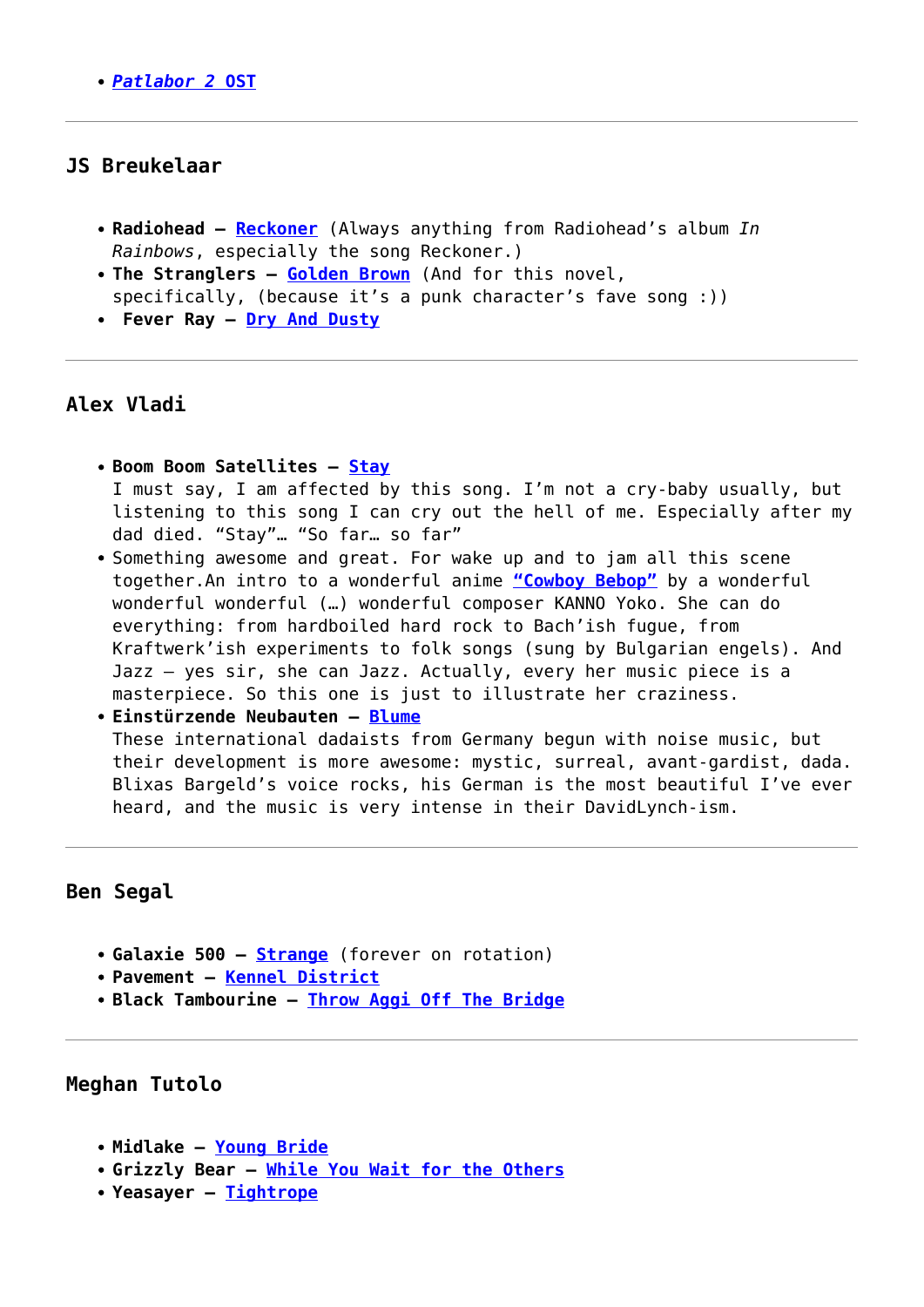# **Nicholas Grider**

- Right now I have Careful's **[The World Doesn't End](http://songs.carefulmusic.com/album/the-world-doesnt-end)** on constant repeat... And when I'm not listening to that I'm listening to the new self-titled St. Vincent album or sometimes the Trust album *Joyland*.
- **tUnE-yArDs [Water Fountain](http://www.youtube.com/watch?v=j-KulvW2TUQ&feature=youtu.be)**
- **Fujiya & Miyagi [Flaws](http://www.youtube.com/watch?v=-CHTWIHqlpU)**

## **M Kitchell**

- **Cut Hands** *Black Mamba* (Susan Lawly, 2012) **– [Witness the Spread of the](http://www.youtube.com/watch?v=vJEx8vg_UNo&feature=youtu.be) [Dream](http://www.youtube.com/watch?v=vJEx8vg_UNo&feature=youtu.be)** & **[Black Mamba](http://www.youtube.com/watch?v=GglYtHJhBhY&feature=youtu.be)**
- **The Slaves Spirit of the Sun** (Digitalis Recordings, 2012) **– [Water](http://www.youtube.com/watch?v=IYeELd0Xt1Y&feature=youtu.be)**
- **Yoga Megafauna** (Holy Mountain, 2009) **– [Seventh Mind](http://www.youtube.com/watch?v=9fS4j6yQk6g&feature=youtu.be)** & **[Dreamcast](http://youtu.be/E5RA-8T2K1M)**

## **Eddy Rathke**

*Usually I'm all instrumental stuff, but lately I've been listening to a lot of people sing while I work.*

- **Exitmusic [Passage](https://www.youtube.com/watch?v=fmtcrv2ImF4)** :  $\Box$ https://www.youtube.com/watch?v=fmtcrv2ImF4 $\Box$
- **Spooky Black [Without U](http://www.youtube.com/watch?v=Rk-EZ8HPPWM)** (a sixteen year old kid from my hometown who's sort of a mix of James Blake and Frank Ocean, and is about to blow up and be everywhere)  $\Box$
- **[Josef Salvat Hustler](https://www.youtube.com/watch?v=L5uv1XN-j_w)**

#### **Dennis James Sweeney**

- **Bear vs. Shark – [Buses/No Buses](https://www.youtube.com/watch?v=SSLA6f6fzY8)** A lot of the time, I listen to music to get my blood flowing. This is one I play before I go out for a run, or when I have to do a bunch of dishes or work on something less than exciting.
- **Kendrick Lamar – [Bitch, Don't Kill My Vibe](https://www.youtube.com/watch?v=GF8aaTu2kg0)** Amazingly, I just learned about Kendrick Lamar a few weeks ago. I alternate between being a huge fan of this jam and hating myself for singing the chorus over and over in my head.
- **Modest Mouse [Trailer Trash](https://www.youtube.com/watch?v=OjecIllOEio)**

I've reached that point in my life where most of the time I just listen to songs from my glory days. I once bet a friend of mine that I'd give him a blowjob if Modest Mouse didn't play this song at their concert. Those were the kinds of things we talked about then. They didn't play